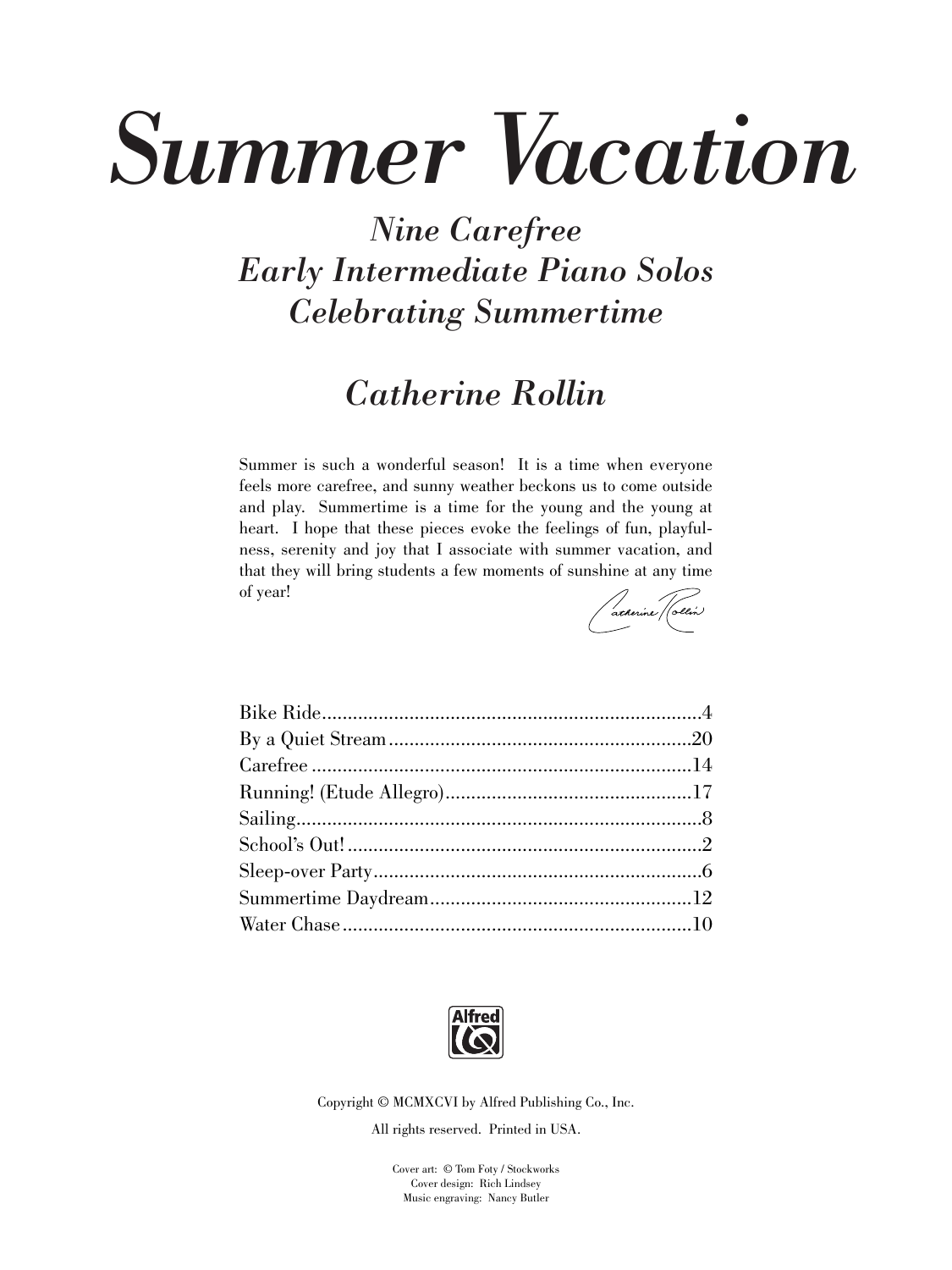**School's Out!** 

**Catherine Rollin Happily!** 





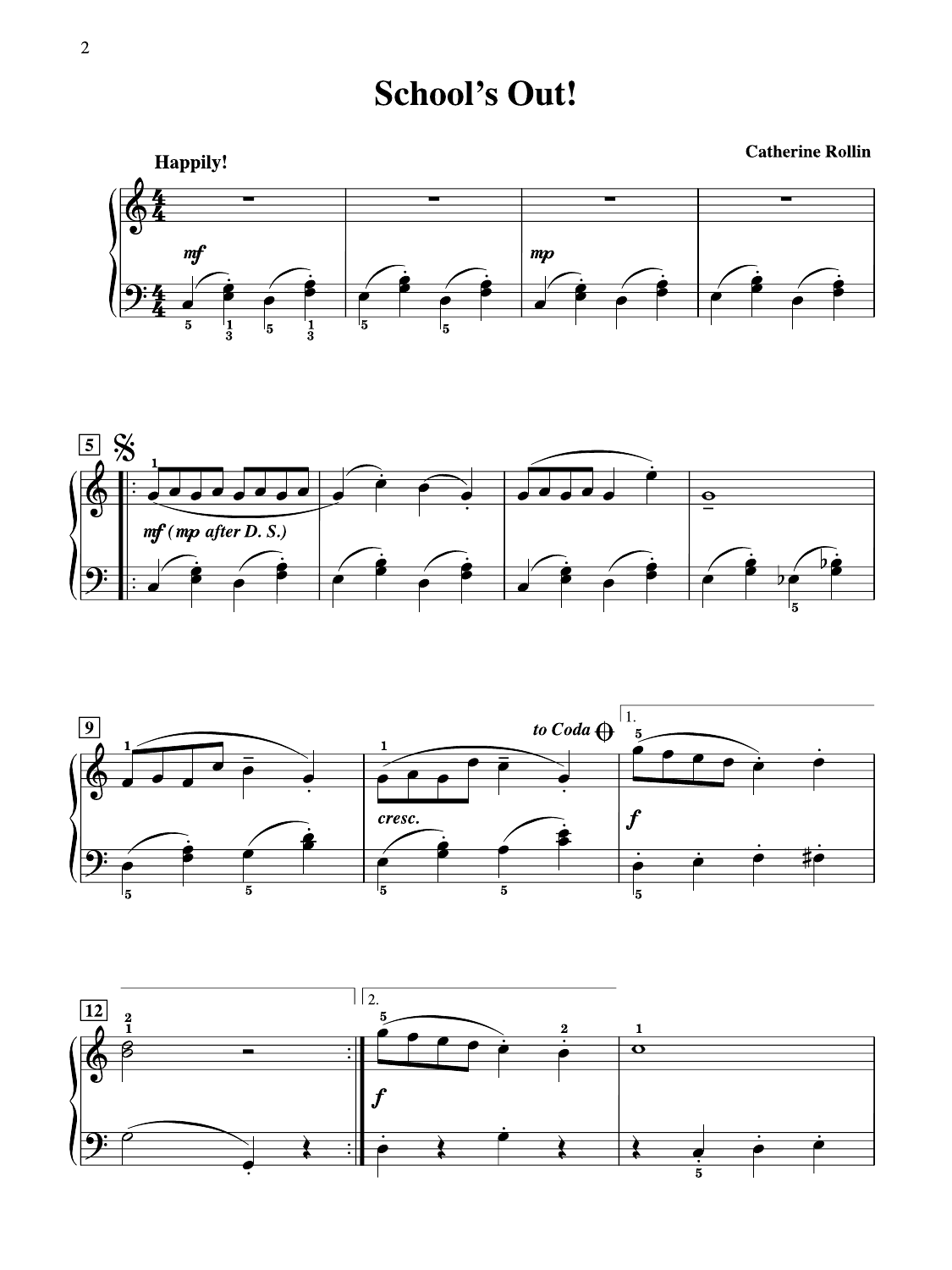**Bike Ride**









**\*** Pedal is optional.